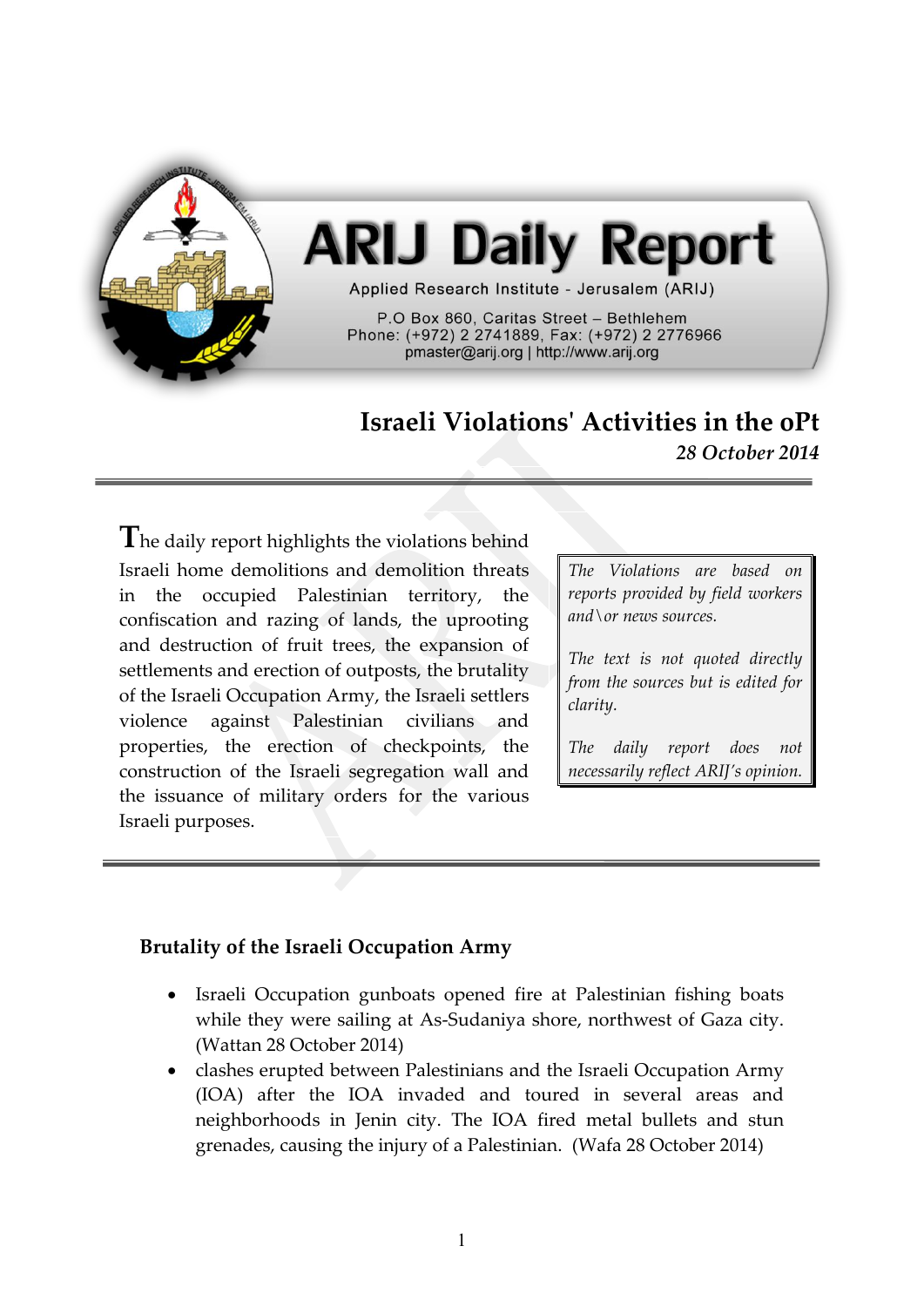- Israeli Occupation Army (IOA) stormed and searched dozens of Palestinian houses and stores in Beita village, south of Nablus city. (Panorama FM 28 October 2014)
- Clashes erupted between Palestinians and the Israeli Occupation Army (IOA) at the eastern entrance of Ayda refugee camp, north of Bethlehem city. The IOA fired teargas and stun grenades, causing dozens of suffocation cases. (Al-Quds 28 October 2014)
- Israeli Occupation Army (IOA) assaulted and injured Fatma Ali Al-Hathaleen (48 years) from Um Al-Khair village, east of Yatta town, south of Hebron city. (Wafa 28 October 2014)
- Israeli Occupation Army (IOA) invaded and searched dozens of areas and neighborhoods in Al-Yamun village, northwest of Jenin city. (Pal Info 28 October 2014)
- Israeli Occupation Army (IOA) assaulted and injured Mohammad Fahmi Az-Zaghiar (22 years) and his brother Omar (18 years) while they were in Beit Hanina town, north of Jerusalem city. (Al-Quds 28 October 2014)
- Israeli Occupation Army (IOA) raided and toured in Beit Jala town, west of Bethlehem city. (Al-Quds 28 October 2014)
- Israeli Occupation Army (IOA) fired stun and teargas grenades at a Palestinian school in Al-Khader village, southwest of Bethlehem city. (Al-Quds 28 October 2014)

## **Israeli Arrests**

- Israeli Occupation Army (IOA) arrested Seif Jamal Abu Zianh (22 years) after storming Al-Jilda neighborhood in Hebron city. The IOA transferred the arrestee to unknown location. (Wafa 28 October 2014)
- Israeli Occupation Army (IOA) arrested Firas Ayman Salem from Jabal Al-Mukkabir town, south of Jerusalem city. (Wafa 28 October 2014)
- Israeli Occupation Army (IOA) arrested two Palestinians after storming their family houses in Ayda refugee camp, north of Bethlehem city. The arrestees were identified as: Hamza Abd Al-Aziz Abu Srour (20 years) and Mahmoud Ismail Aliyan (19 years). The IOA transferred the arrestees to unknown location. (Wafa 28 October 2014)
- Israeli Occupation Army (IOA) arrested Yousif Ibrahim Ash-Sheikh (53 years) after raiding and searching his house in Marah Rabah village, south of Bethlehem city. (Wafa 28 October 2014)
- Israeli Occupation Army (IOA) arrested Ahmed Amer Odeh (21 years) while he was interviewing the Israeli Intelligence Police in Gush Etzion settlement bloc. (Wafa 28 October 2014)
- Israeli Occupation Army (IOA) arrested Said Abu Al-Baha' after storming his house in Beituniya town, south of Ramallah city. The IOA